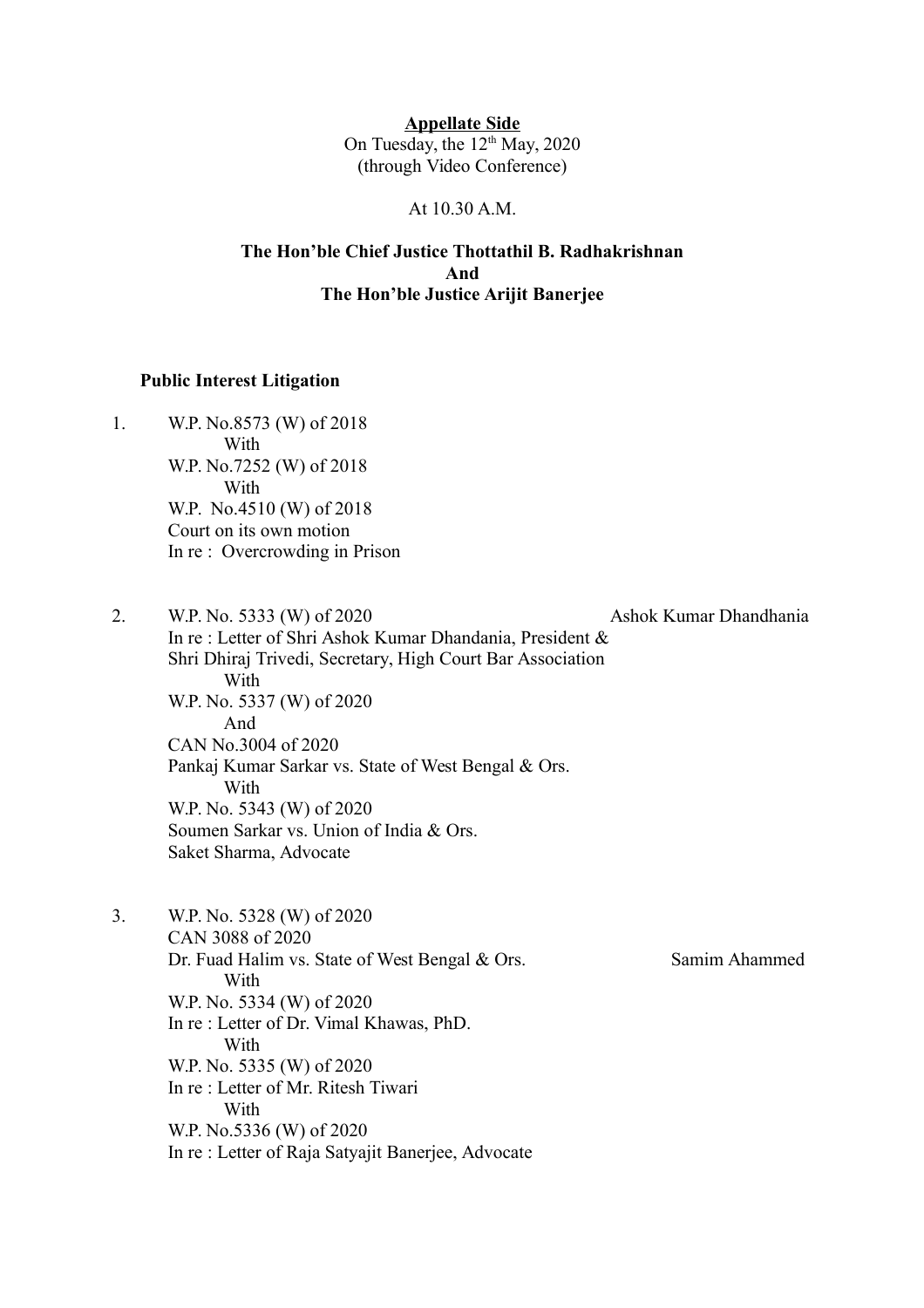| 4. | W.P. No.5357 (W) of 2020<br>Law Clerks Association, High Court, Calcutta & Anr.<br>State of West Bengal & Ors. | Samim Ahammed        |
|----|----------------------------------------------------------------------------------------------------------------|----------------------|
| 5. | W.P. No. 5344 (W) of 2020<br>Priyanka Tibrewal vs. Union of India & Ors.                                       | Priyanka Tibrewal    |
| 6. | W.P. No. 5358 (W) of 2020<br>With<br>CAN No. 3022 of 2020<br>Shared Siddique vs. State of West Bengal & Ors.   | Rajdeep Bhattacharya |
| 7. | W.P. No.5379 (W) of 2020<br>Democratic Youth Federation of India & Ors.                                        | Samim Ahammed        |

Vs. State of West Bengal & Ors.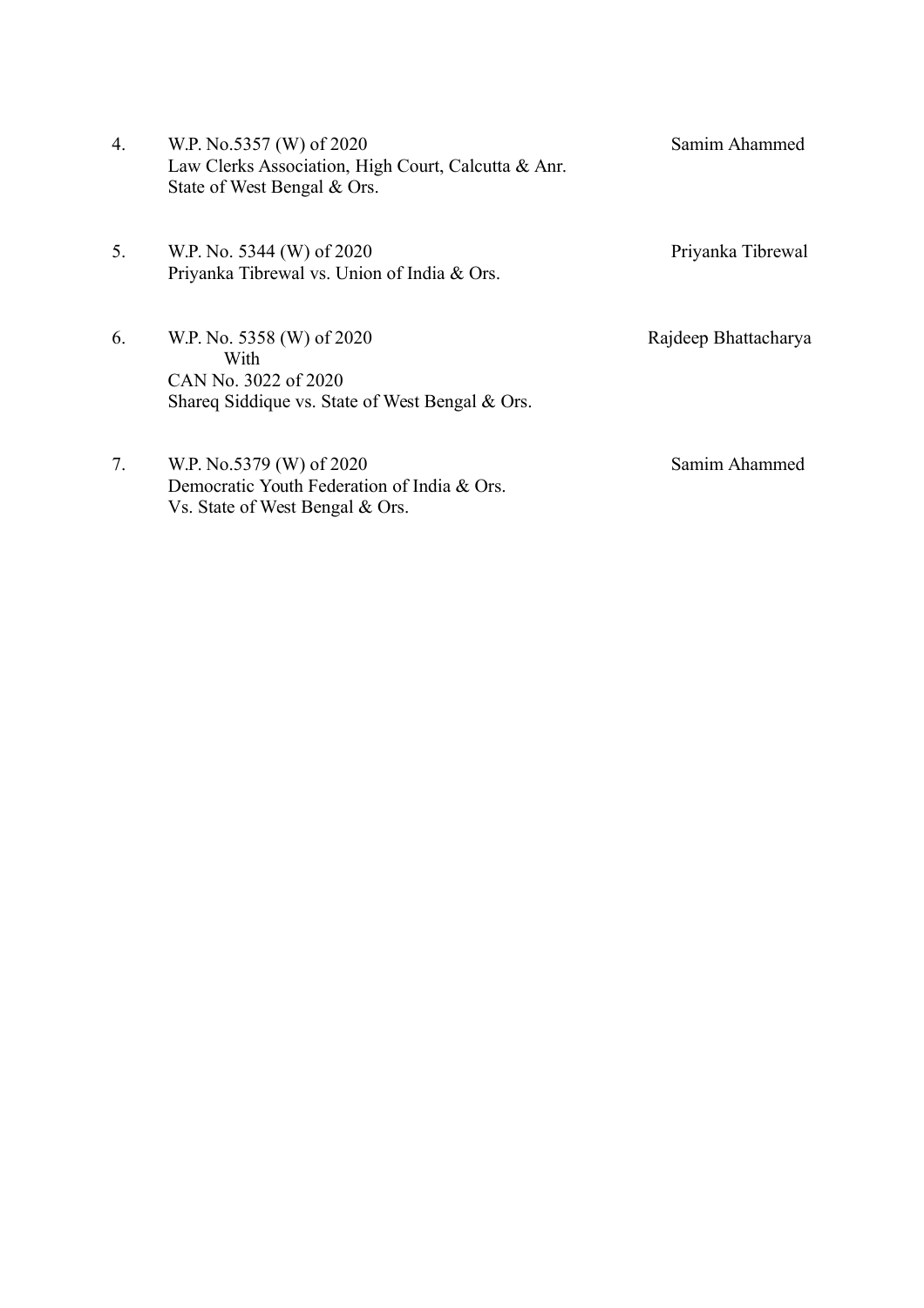#### **Appellate Side** On Tuesday, the  $12<sup>th</sup>$  May, 2020 (through Video Conference)

### At 10.30 A.M.

### **The Hon'ble Justice Sanjib Banerjee And The Hon'ble Justice Kausik Chanda**

## **Application For Bail**

| 1. CRM 3351/2020<br>CRAN 1688/2020  | Biman Maity & Ors Vs<br><b>State Of West Bengal</b>                                 | Suvankar Das        |
|-------------------------------------|-------------------------------------------------------------------------------------|---------------------|
| 2. CRM 3306/2020                    | Amit Singh Vs<br><b>State Of West Bengal</b>                                        | Brajesh Jha         |
| 3. CRM 3300/2020                    | Abdul Bari Vs<br><b>State Of West Bengal</b>                                        | Debapriya Samanta   |
| 4. CRM 3316/2020<br>CRAN 1698/2020  | Areta Prusty @ Arata Prusty @ Arata Bandhu Prusty Vs<br><b>State Of West Bengal</b> | Soumya Nag          |
| 5. CRM 3403/2020<br>CRAN 1717/2020  | Merajul Hoque Vs<br>Union Of India                                                  | Dipayan Kundu       |
| 6. CRM 3396/2020<br>CRAN 1714/2020  | Koyesh Sk. @ Kayes Sk. & Anr. Vs<br><b>State Of West Bengal</b>                     | Debapriya Samanta   |
| 7. CRM 3318/2020                    | Aniruddha Ghosh Vs<br><b>State Of West Bengal</b>                                   | Karunamoyee Samanta |
| 8. CRM 3352/2020<br>CRAN 1693/2020  | Md Jakir Ali @ Tulu Vs<br><b>State Of West Bengal</b>                               | Debapriya Samanta   |
| 9. CRM 3360/2020<br>CRAN 1694/2020  | Jiarul Islam Vs<br><b>State Of West Bengal</b>                                      | Debapriya Samanta   |
| 10. CRM 3380/2020                   | Wakil Yadav Vs<br><b>State Of West Bengal</b>                                       | Karunamoyee Samanta |
| 11. CRM 3402/2020<br>CRAN 1712/2020 | Samar Adhikary Vs<br><b>State Of West Bengal</b>                                    | Shibaji Kumar Das   |
| 12. CRM 3420/2020                   | Niranjan Barman @ Roy Vs<br><b>State Of West Bengal</b>                             | Kalipada Das        |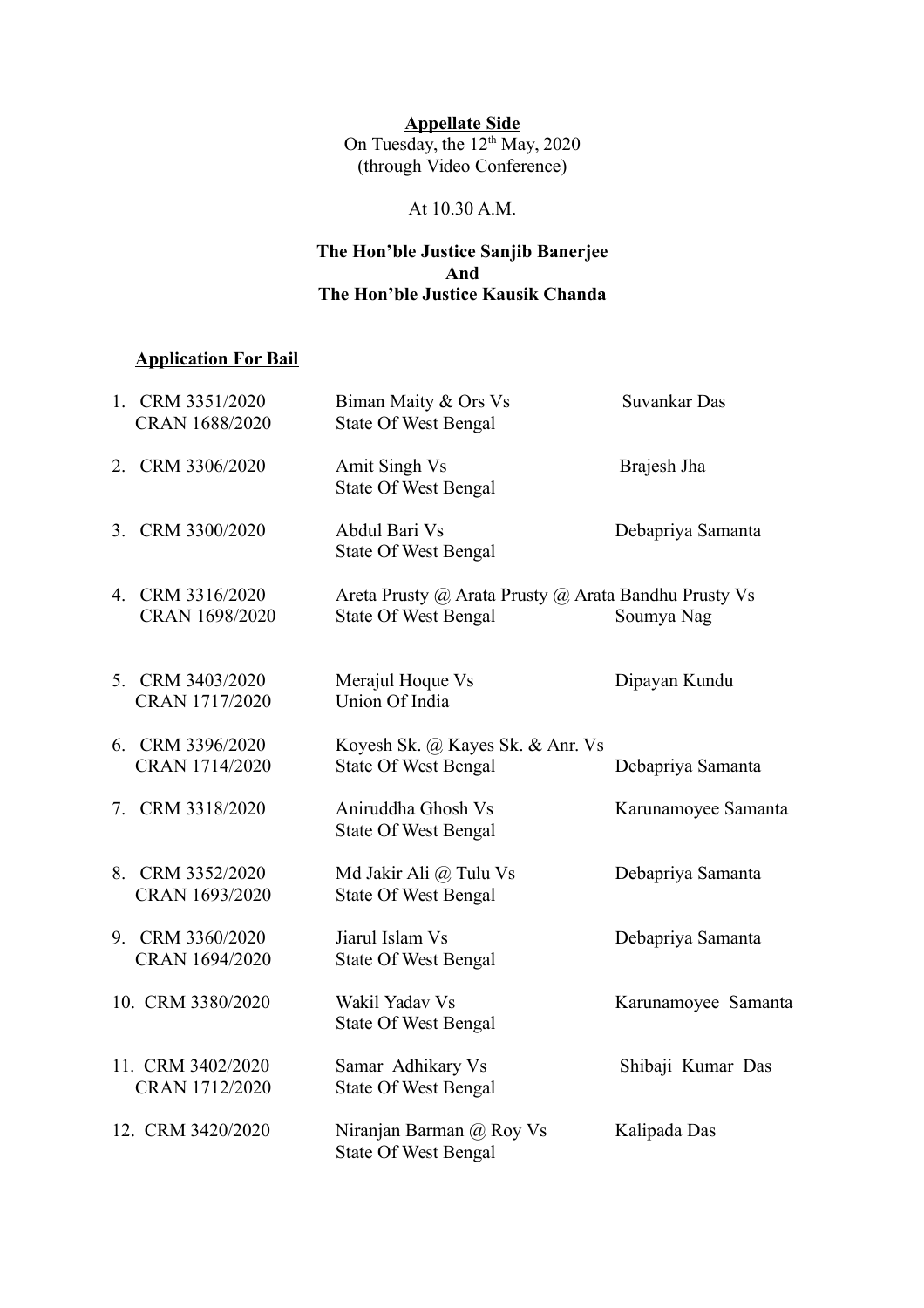| 13. CRM 3415/2020<br>CRAN 1725/2020 | Sangita Shaw@Sahu Vs<br><b>State Of West Bengal</b>                                            | Subhabrata Chowdhury    |
|-------------------------------------|------------------------------------------------------------------------------------------------|-------------------------|
| 14. CRM 3390/2020<br>CRAN 1706/2020 | Lokenath Pramanick Vs<br>Union Of India                                                        | Arka Chakraborty        |
| 15. CRM 3392/2020<br>CRAN 1707/2020 | Mosaraf Hosen Molla@Musaraf Molla Vs<br><b>State Of West Bengal</b>                            | Soumyajit Das Mahapatra |
| 16. CRM 3405/2020                   | Pawan Kumar Vs<br>Union Of India                                                               | Arka Chakraborty        |
| 17. CRM 3410/2020<br>CRAN 1729/2020 | Panchanan Sai @ Panchanan Sain Vs<br><b>State Of West Bengal</b>                               | Arijit Bakshi           |
| 18. CRM 2594/2020<br>CRAN 1704/2020 | Mamon Bibi@Nisha Bibi Khatun@Ranjita Bibi@Ranjita Chatterjee Vs<br><b>State Of West Bengal</b> | Raju Mondal             |
| 19. CRM 3419/2020<br>CRAN 1726/2020 | Shuvabrata Roy @ Bapi Roy @ Roy Bapi@ Bapi@ Babai Vs<br><b>State Of West Bengal</b>            | Nabankur Paul           |
| 20. CRM 3413/2020<br>CRAN 1722/2020 | Piarul Sk Vs<br><b>State Of West Bengal</b>                                                    | Debapriya Samanta       |
| 21. CRM 3411/2020<br>CRAN 1720/2020 | Nagendra Nath Shit @ Vanu Vs<br><b>State Of West Bengal</b>                                    | Sk. Sahjahan Ali        |
| 22. CRM 3165/2020<br>CRAN 1544/2020 | Mojibur Rahaman Vs<br><b>State Of West Bengal</b>                                              | Robiul Islam            |
| 23. CRM 3418/2020                   | Md Shahnawaz Vs<br><b>State Of West Bengal</b>                                                 | Md Khairul              |
| 24. CRM 3399/2020<br>CRAN 1709/2020 | Sajahan Ali $\omega$ Jiru $\omega$ Jiarul Vs<br><b>State Of West Bengal</b>                    | Debapriya Samanta       |
| 25. CRM 3416/2020<br>CRAN 1732/2020 | Noor Hossain @ Noor Hossain Tarafdar Vs<br><b>State Of West Bengal</b>                         | Rana Yadav              |
| 26. CRM 3160/2020<br>CRAN 1540/2020 | Md Nawab Islam Vs<br><b>State Of West Bengal</b>                                               | Robiul Islam            |
| 27. CRM 3395/2020<br>CRAN 1708/2020 | Sachin Mondal @ Sachin Mandal & Ors Vs<br><b>State Of West Bengal</b>                          | Debapriya Samanta       |
| 28. CRM 3398/2020<br>CRAN 1718/2020 | Krishnendu Manna & Anr Vs<br><b>State Of West Bengal</b>                                       | Arindam Jana            |
| 29. CRM 3408/2020                   | Nepal Barai Vs<br><b>State Of West Bengal</b>                                                  | Jaydeep Kanta Bhowmik   |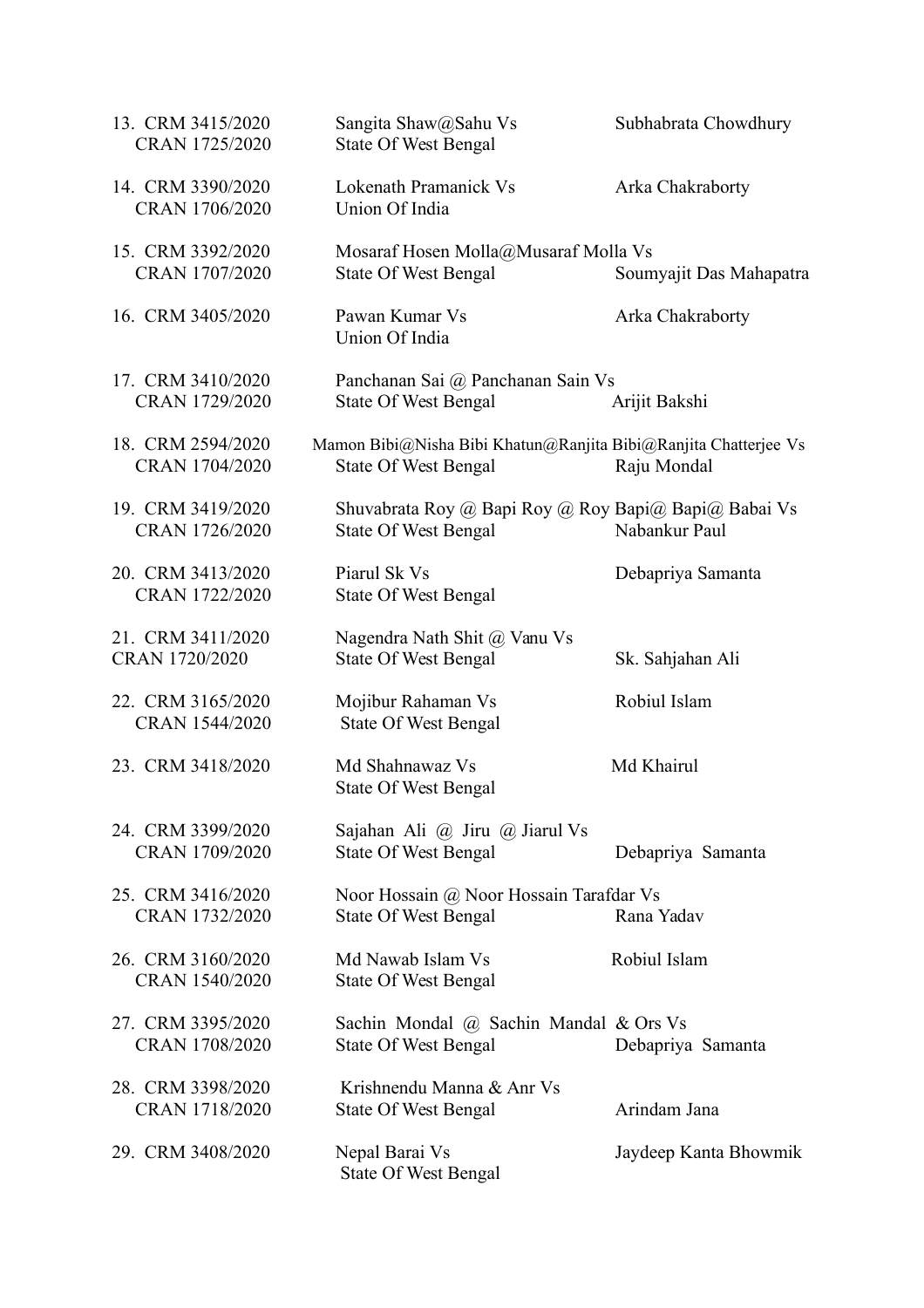| 30. CRM 3417/2020<br>CRAN 1723/2020 | Sattar Ahamed & Anr Vs<br><b>State Of West Bengal</b>            | Arindam Jana         |
|-------------------------------------|------------------------------------------------------------------|----------------------|
| 31. CRM 3370/2020<br>CRAN 1697/2020 | Rajib Kumar Singh@Pullu@Rajeev Vs<br><b>State Of West Bengal</b> | Sonali Das           |
| 32. CRM 3385/2020<br>CRAN 1700/2020 | Raju Mandal @ Raju Mondal Vs<br><b>State Of West Bengal</b>      | Subhabrata Chowdhury |
| 33. CRM 3383/2020                   | Raju Das Vs<br><b>State Of West Bengal</b>                       | Litan Maitra         |
| 34. CRM 2883/2020<br>CRAN 1514/2020 | Sanjay Debnath Vs<br><b>State Of West Bengal</b>                 | Sukhen Bar           |
| 35. CRM 3331/2020<br>CRAN 1692/2020 | Surajit Sarkar@Pintu Vs<br><b>State Of West Bengal</b>           | Biswajit Manna       |
| 36. CRM 3308/2020<br>CRAN 1659/2020 | Md Anikul Haque@Manik Sk Vs<br><b>State Of West Bengal</b>       | Debapriya Samanta    |
| 37. CRM 3054/2020<br>CRAN 1448/2020 | Rajesh Roy Vs<br><b>State Of West Bengal</b>                     | Johaib Rauf          |
| 38. CRM 3355/2020                   | Samsul Biswas @ Semful Biswas Vs<br><b>State Of West Bengal</b>  | Arindam Roy          |

#### **Application For Anticipatory Bail**

| 39. CRM 3421/2020                   | Prem Prakash Jaiswal Vs<br><b>State Of West Bengal</b>       | Karunamoyee Samanta    |
|-------------------------------------|--------------------------------------------------------------|------------------------|
| 40. CRM 3387/2020<br>CRAN 1702/2020 | Jyotish Sarkar Vs<br><b>State Of West Bengal</b>             | Suman Sehanabis Mandal |
| 41. CRM 3193/2020                   | Bijal Mondal Vs<br><b>State Of West Bengal</b>               | Amanul Islam           |
| 42. CRM 3176/2020<br>CRAN 1562/2020 | Tapan Mondal Vs<br><b>State Of West Bengal</b>               | Shibaji Kumar Das      |
| 43. CRM 3393/2020                   | Lalchand Giri @ Uttam Giri Vs<br><b>State Of West Bengal</b> | Sk. Sahjahan Ali       |
| 44. CRM 3330/2020<br>CRAN 1673/2020 | Sk Bapi Vs<br>Union Of India                                 | Debarshi Bhrahma       |
| 45. CRM 3350/2020                   | Jamsed Ali Vs<br><b>State Of West Bengal</b>                 | Navanil De             |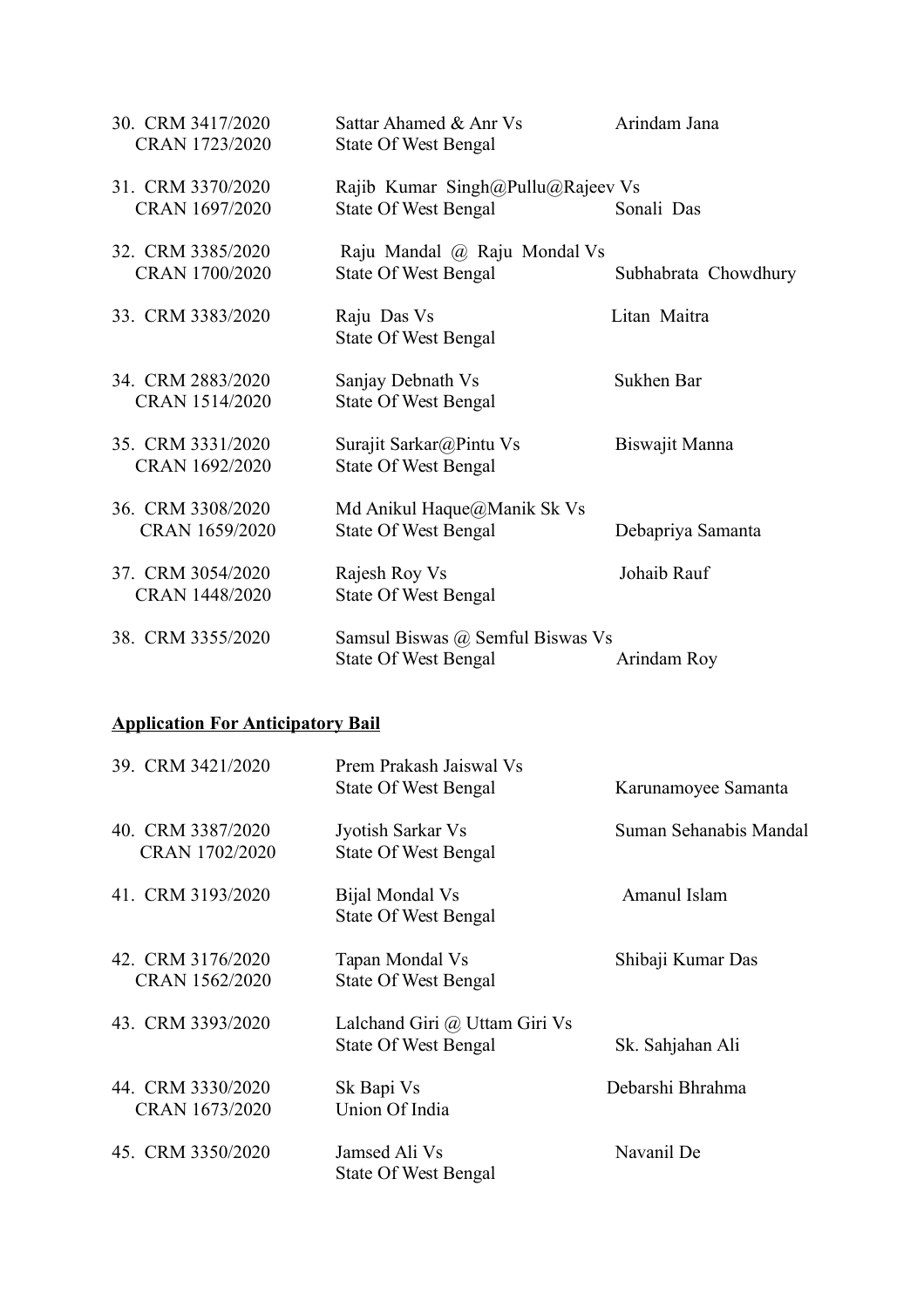| 46. CRM 3339/2020 | Sukuruddin Sk. Vs<br><b>State Of West Bengal</b> | Navanil De                |
|-------------------|--------------------------------------------------|---------------------------|
| 47. CRM 3332/2020 | Soyeb Sk. Vs                                     | <b>Barnamoy Basak</b>     |
| CRAN 1677/2020    | <b>State Of West Bengal</b>                      |                           |
| 48. CRM 3161/2020 | Rahul Bagdi Vs                                   | Debabrata Das Gupta       |
| CRAN 1542/2020    | <b>State Of West Bengal</b>                      |                           |
| 49. CRM 3348/2020 | Jadu Nandan Ghosh @ Jadu Ghosh & Anr Vs          |                           |
| CRAN 1684/2020    | <b>State Of West Bengal</b>                      | Avinaba Patra             |
| 50. CRM 3314/2020 | Avik Dutta @ Dablu & Ors. Vs                     |                           |
| CRAN 1661/2020    | <b>State Of West Bengal</b>                      | mazahar Hossain Chowdhury |
| 51. CRM 3422/2020 | Pintu Pradhan Vs                                 | Sk. Sahjahan Ali          |
| CRAN 1736/2020    | <b>State Of West Bengal</b>                      |                           |
| 52. CRM 3391/2020 | Rangila Bibi & Ors Vs                            | Md Sabir Ahmed            |
| CRAN 1705/2020    | <b>State Of West Bengal</b>                      |                           |
| 53. CRM 3400/2020 | Md Nuruddin Vs                                   | Avik Ghatak               |
| CRAN 1719/2020    | <b>State Of West Bengal</b>                      |                           |
| 54. CRM 3375/2020 | Uddhav Prasad Sharma & Anr Vs                    |                           |
| CRAN 1730/2020    | <b>State Of West Bengal</b>                      | <b>Avik Ghatak</b>        |
| 55. CRM 3397/2020 | Chatkoo Dhobi & Ors Vs                           |                           |
|                   | <b>State Of West Bengal</b>                      | Jaydeep Kanta Bhowmik     |

#### **Original Side**

On Tuesday, the  $12<sup>th</sup>$  May, 2020 (through video conference)

|    | 814/2020<br>G.A.<br>G.A. $815/2020$<br>A.P.O. 180/2020<br>180/2018<br>A.S. | Rigveda Maritime Pvt. Ltd. Vs.<br>Sohom Shipping Pvt. Ltd. & Ors.  | Ashok Kumar Jena  |
|----|----------------------------------------------------------------------------|--------------------------------------------------------------------|-------------------|
| 2. | G.A. $813/2020$<br>A.P.O. 91/2019<br>857/2019<br>G.A.<br>C.S.<br>63/2019   | Shyam Steel Industries Ltd. Vs.<br>Shyam Sel And Power Ltd. & Anr. | Ashok Kumar Singh |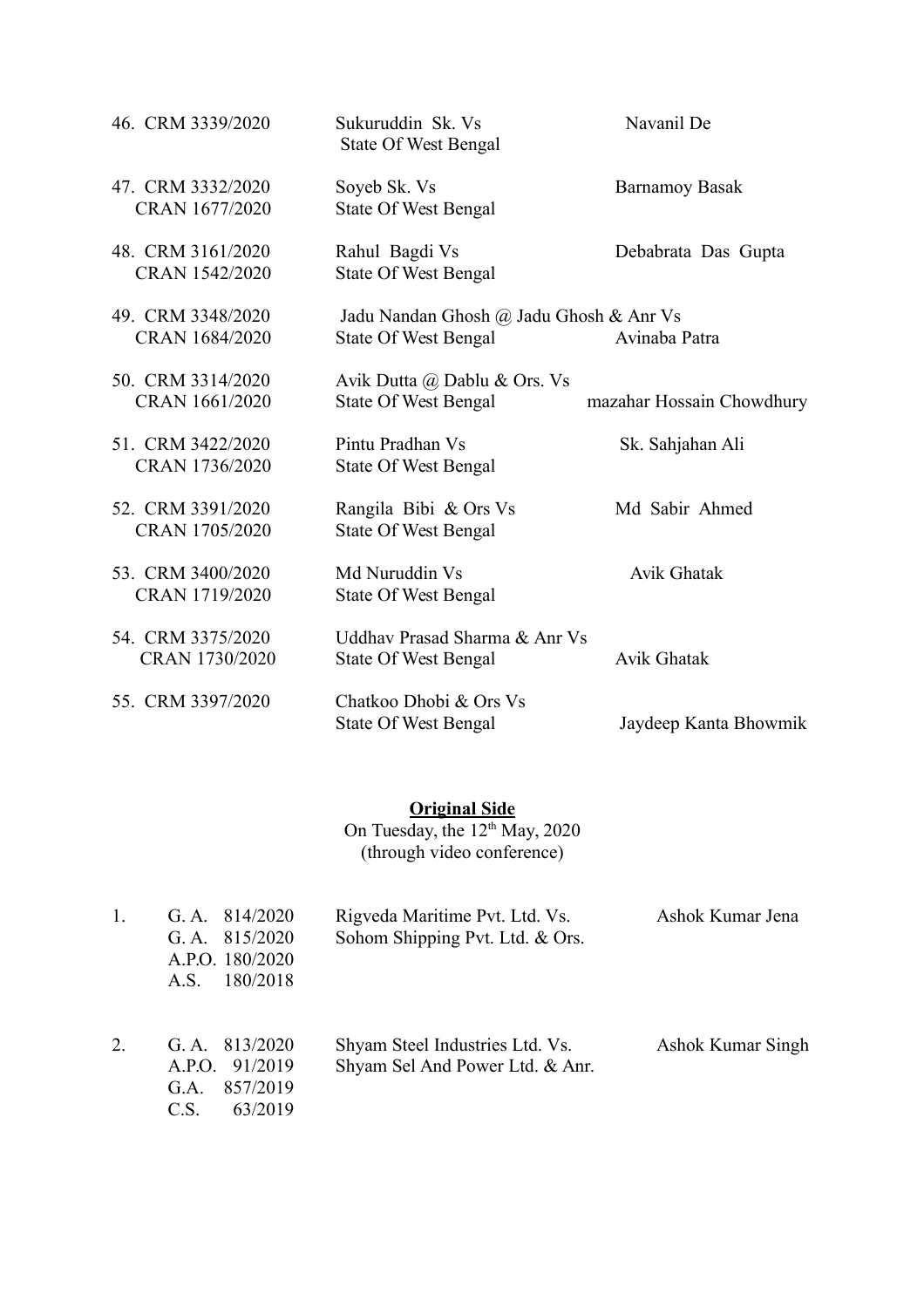#### **Appellate Side** On Tuesday, the  $12<sup>th</sup>$  May, 2020 (through Video Conference)

### At 10.30 A.M.

#### **The Hon'ble Justice I. P. Mukerji And The Hon'ble Justice Tirthankar Ghosh**

# **Application**

| 1. MAT 441/2020<br>CAN 3084/2020<br>CAN 3085/2020                                 | Bhaskar Mallick & Ors. Vs<br>State Of West Bengal & Ors.  | Suman Banerjee          |
|-----------------------------------------------------------------------------------|-----------------------------------------------------------|-------------------------|
| 2. MAT 442/2020<br>CAN 3086/2020<br>CAN 3087/2020<br><b>WITH</b><br>WP 5390W/2020 | Sharad Kumar Singh Vs<br>State Of West Bengal & Ors.      | Vikash Singh            |
| 3. MAT 240/2020<br>CAN 3105/2020<br>CAN 1311/2020<br>CAN 3104/2020                | Uco Bank Vs<br>Siten Saha Roy & Ors                       | Santosh Kumar Ray       |
| <b>Application For Bail</b>                                                       |                                                           |                         |
| 4. CRM 3221/2020<br>CRAN 1599/2020                                                | Sk Murtaja @ Sk Muktaja Vs<br><b>State Of West Bengal</b> | Suman De                |
| 5. CRM 3255/2020                                                                  | Md Faruk Vs<br><b>State Of West Bengal</b>                | Jeenia Rudra            |
| 6. CRM 3123/2020                                                                  | Md Shariful Islam Vs<br>Narcotics Control Bureau          | Riya Das                |
| 7. CRM 3206/2020<br>CRAN 1585/2020                                                | Rahaman Ali Vs<br><b>State Of West Bengal</b>             | Soumyajit Das Mahapatra |
| 8. CRM 3172/2020<br>CRAN 1569/2020                                                | Selim Sk & Ananda Vs<br><b>State Of West Bengal</b>       | Arnab Saha              |
| 9. CRM 3171/2020<br>CRAN 1565/2020                                                | Haraj Sk @ Tarikul Sk Vs<br><b>State Of West Bengal</b>   | Arnab Saha              |
| 10. CRM 3034/2020<br>CRAN 1436/2020                                               | Nur Islam Vs<br><b>State Of West Bengal</b>               | Arnab Saha              |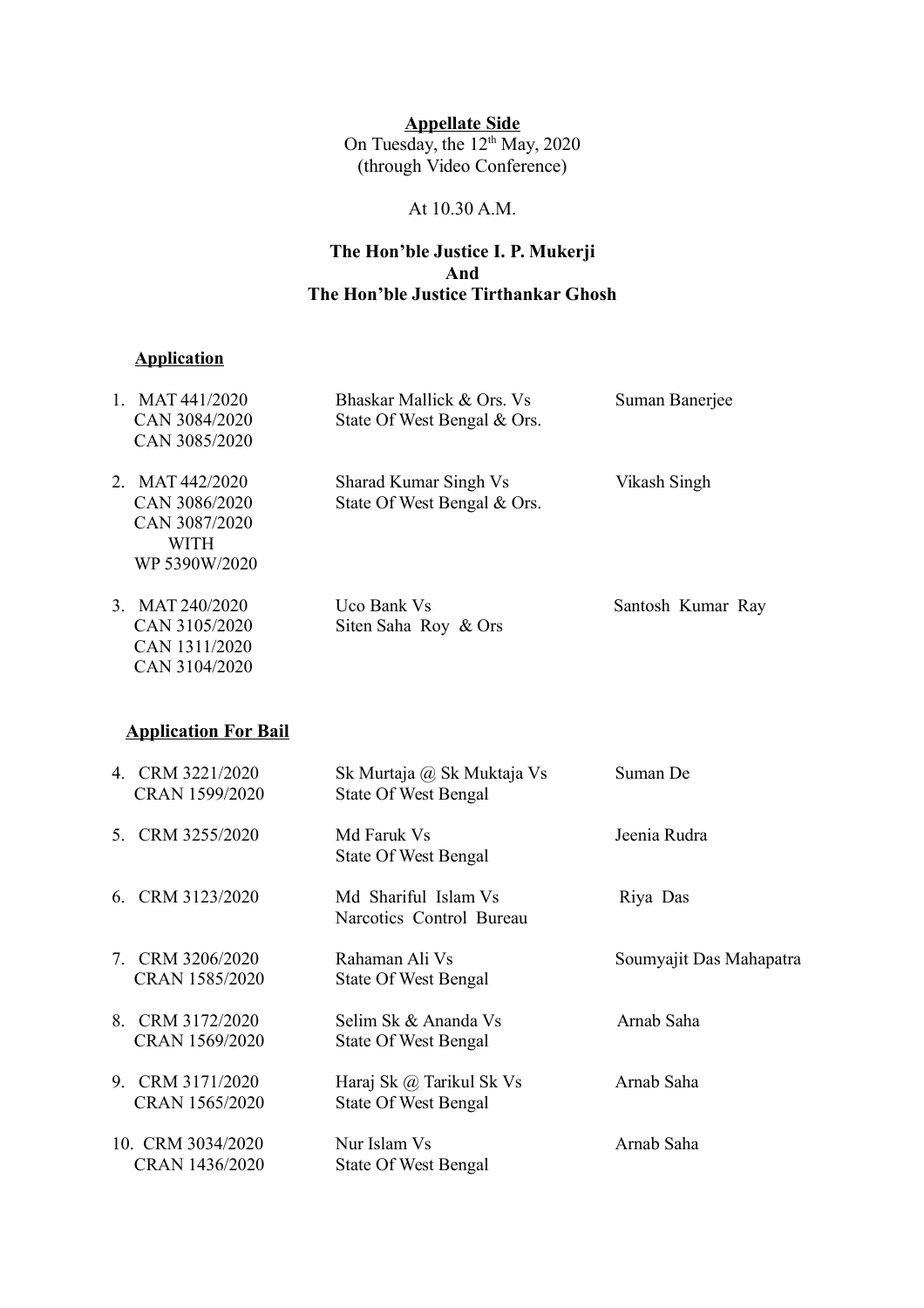| 11. CRM 2971/2020<br>CRAN 1404/2020 | Amim Aktar @ Amin Akhtar Vs<br><b>State Of West Bengal</b>      | Arnab Chatterjee   |
|-------------------------------------|-----------------------------------------------------------------|--------------------|
| 12. CRM 3162/2020<br>CRAN 1541/2020 | Madan Sah Vs<br>The Dir Of R I, Kol Z U                         | Saryati Datta      |
| 13. CRM 3124/2020<br>CRAN 1511/2020 | Samar Kr Swarnakar Vs<br><b>State Of West Bengal</b>            | Sandip Chakraborty |
| 14. CRM 3182/2020<br>CRAN 1557/2020 | Ebrahim Sk @ Hayatul Sk & Anr Vs<br><b>State Of West Bengal</b> | Arnab Saha         |
| 15. CRM 3179/2020<br>CRAN 1555/2020 | Janbar Sk Vs<br><b>State Of West Bengal</b>                     | Arnab Saha         |
| 16. CRM 3173/2020<br>CRAN 1564/2020 | Sariful Islam & Anr Vs<br><b>State Of West Bengal</b>           | Arnab Saha         |
| 17. CRM 3174/2020                   | Md Ajibur Rahaman Vs<br><b>State Of West Bengal</b>             | Arnab Saha         |
| 18. CRM 3178/2020<br>CRAN 1559/2020 | Lalon Sk Vs<br><b>State Of West Bengal</b>                      | Arnab Saha         |
| 19. CRM 3121/2020                   | Selim Sk & Anr Vs<br><b>State Of West Bengal</b>                | Robiul Islam       |
| 20. CRM 3086/2020                   | Matiur Rahaman @ Machiur Vs<br><b>State Of West Bengal</b>      | Robiul Islam       |
| 21. CRM 3078/2020                   | Jalil Mondal Vs<br><b>State Of West Bengal</b>                  | Robiul Islam       |
| 22. CRM 3074/2020                   | Dalim Sk @ Nurul Islam Vs<br><b>State Of West Bengal</b>        | Robiul Islam       |
| 23. CRM 3010/2020                   | Kalu Sekh @ Rasidul Sk Vs<br><b>State Of West Bengal</b>        | Arnab Saha         |
| 24. CRM 3170/2020                   | Anser Sk & Anr Vs<br><b>State Of West Bengal</b>                | Arnab Saha         |
| 25. CRM 3169/2020<br>CRAN 1563/2020 | Abu Sayed Vs<br><b>State Of West Bengal</b>                     | Arnab Saha         |
| 26. CRM 3167/2020                   | Sohel Rana @ Rana Sk Vs<br><b>State Of West Bengal</b>          | Arnab Saha         |
| 27. CRM 3190/2020<br>CRAN 1550/2020 | Md. Sahid Vs<br><b>State Of West Bengal</b>                     | Navanil De         |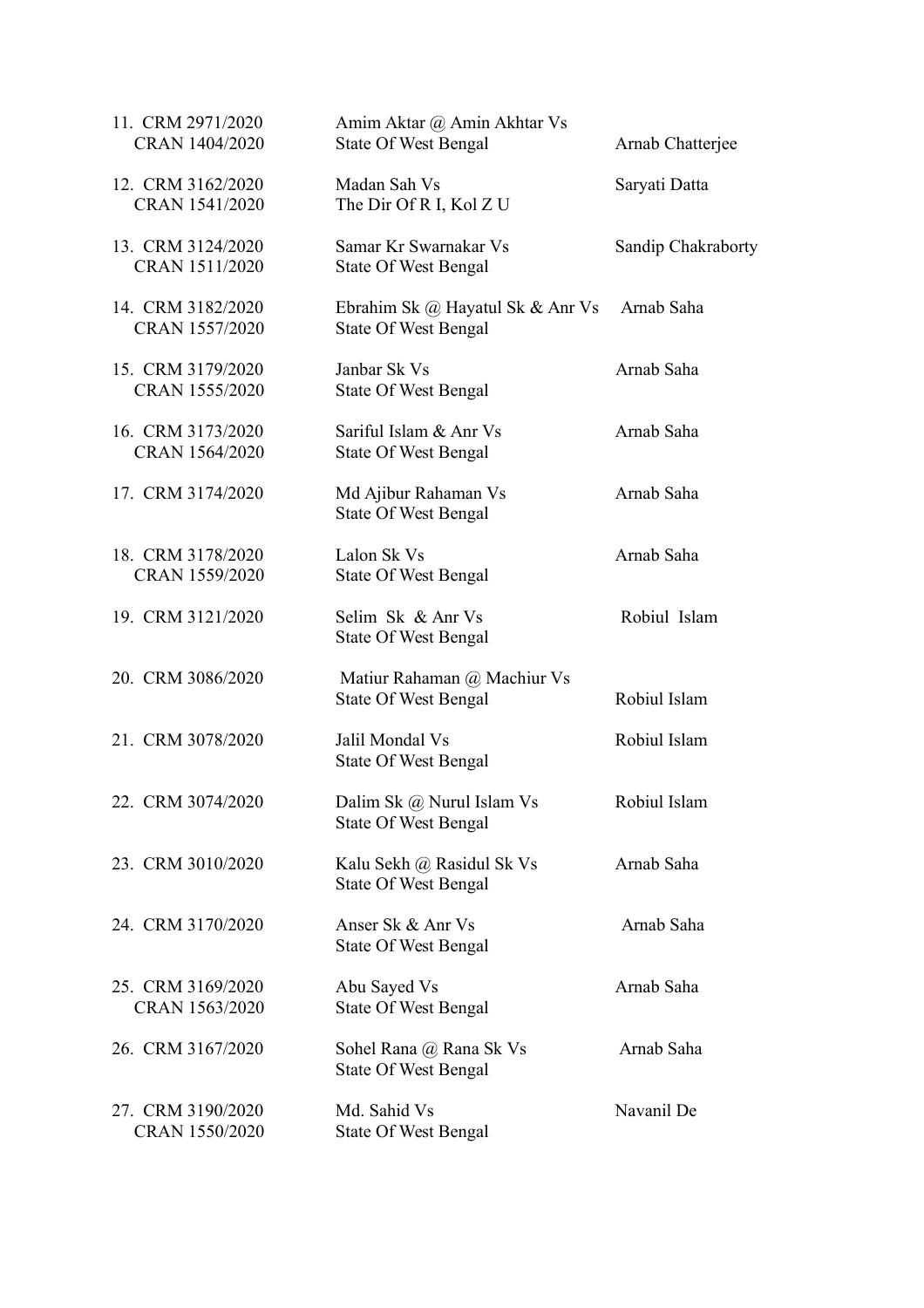| 28. CRM 3358/2020 | Samir Maiti Vs<br><b>State Of West Bengal</b>            | Md Khairul         |
|-------------------|----------------------------------------------------------|--------------------|
| 29. CRM 3372/2020 | Sameeralam Vs<br><b>State Of West Bengal</b>             | Md Khairul         |
| 30. CRM 2978/2020 | Biplab Basak Vs<br><b>State Of West Bengal</b>           | <b>Bhaskar Roy</b> |
| 31. CRM 3125/2020 | Saddam Hossain @ Insan Vs<br><b>State Of West Bengal</b> | Bhaskar Roy        |

## **Application For Anticipatory Bail**

| 32. CRM 3118/2020                   | Md Sabir @ Saber Sk Vs<br><b>State Of West Bengal</b> | Soumyajit Das Mahapatra |
|-------------------------------------|-------------------------------------------------------|-------------------------|
| 33. CRM 3175/2020<br>CRAN 1553/2020 | Safar Seikh @ Seikh Saphar & Ors Vs                   | Mounick Ghosh           |
|                                     | State Of West Bengal & Anr                            |                         |
| 34. CRM 3102/2020                   | Dulal Hossain Vs                                      | Saryati Datta           |
| CRAN 1507/2020                      | <b>State Of West Bengal</b>                           |                         |
| 35. CRM 3158/2020                   | Debanjoy Brata Roy Vs                                 | Saryati Datta           |
| CRAN 1538/2020                      | <b>State Of West Bengal</b>                           |                         |
| 36. CRM 3263/2020                   | Hitesh Roy Vs                                         | Jeenia Rudra            |
|                                     | <b>State Of West Bengal</b>                           |                         |
| 37. CRM 3152/2020                   | Prabir Jana & Ors Vs                                  | Soumyajit Das Mahapatra |
| CRAN 1532/2020                      | <b>State Of West Bengal</b>                           |                         |
|                                     |                                                       |                         |

# **Bail In Connection With Appeal**

| 38 CRA 262/2016<br>CRAN 1773/2020<br>CRAN 1774/2020                                         | Shri Sankar Shaw Vs<br><b>State Of West Bengal</b>    | K Bhadra      |
|---------------------------------------------------------------------------------------------|-------------------------------------------------------|---------------|
| 39. CRA 96/2019<br>CRAN 1804/2020<br>CRAN 741/2020<br>With<br>CRAN 1167/2019                | Raju Halder @ Haldar Vs<br>State Of West Bengal & Anr | Subir Debnath |
| 40 CRA 331/2018<br>CRAN 1788/2020<br>CRAN 1789/2020<br>With<br>CRA 268/2018<br>CRA 341/2018 | Kamran Akhtar Vs<br><b>State Of West Bengal</b>       | A Basu        |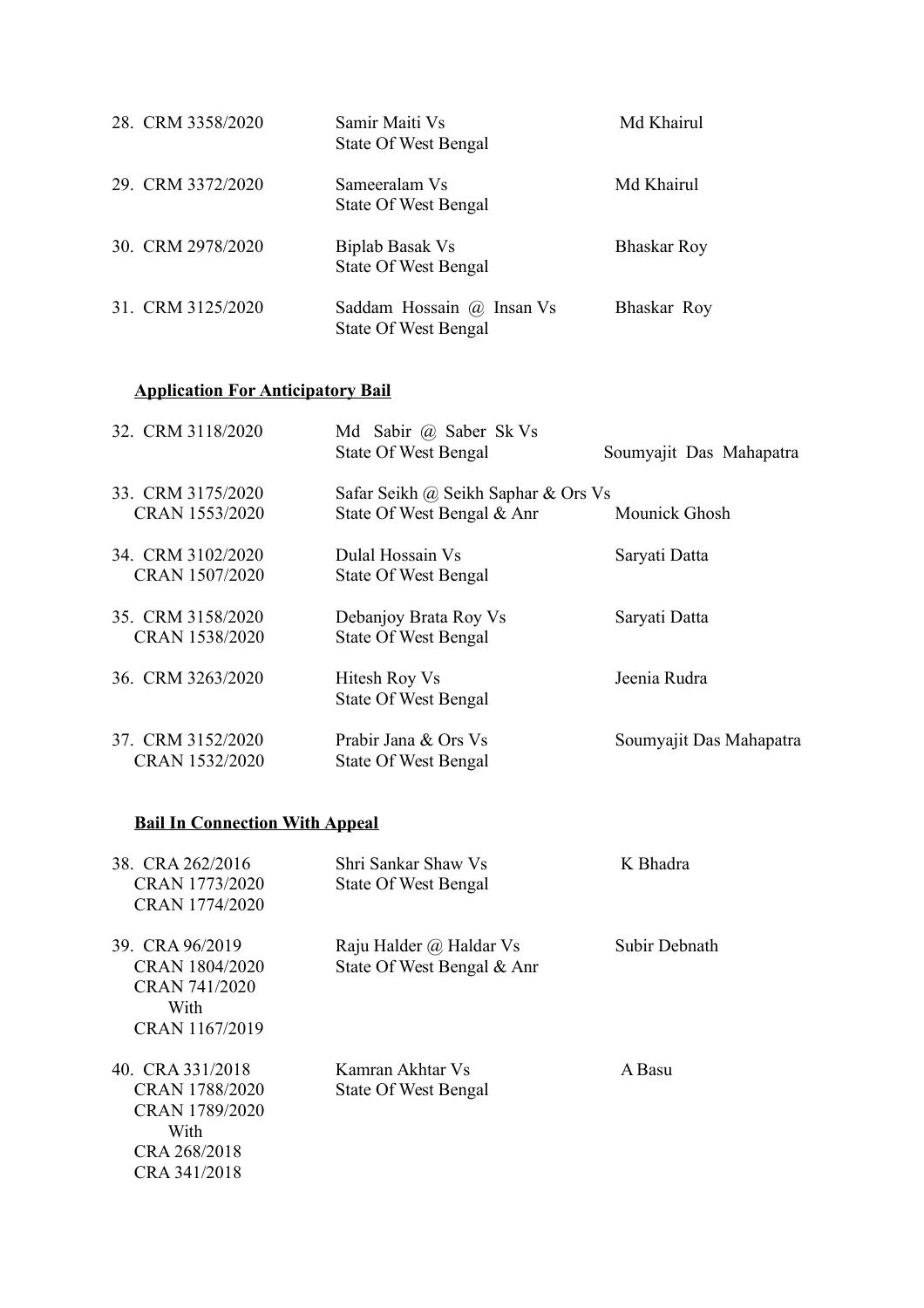#### **Appellate Side**

On Tuesday, the  $12<sup>th</sup>$  May, 2020 (through Video Conference)

### At 10.30 A.M.

### **The Hon'ble Justice Subrata Talukdar**

## **Application For Bail**

| 1. CRM 3345/2020                                    | Indrajit Singh Vs<br><b>State Of West Bengal</b>                                         | Karunamoyee Samanta       |  |
|-----------------------------------------------------|------------------------------------------------------------------------------------------|---------------------------|--|
| 2. CRM 8357/2019<br>CRAN 1658/2020                  | Sadik Ali @ Ajoy Singh & Anr. Vs<br><b>State Of West Bengal</b>                          | Soumya Basu Roy Chowdhuri |  |
| 3. CRM 3473/2020                                    | Swapan Ghosh@Swapan Kumar Ghosh Vs<br><b>State Of West Bengal</b>                        | Mayukh Mukherjee          |  |
| 4. CRM 3328/2020<br>CRAN 1733/2020                  | Sk Maqbul Hossain Vs<br><b>State Of West Bengal</b>                                      | Partha Sarathi Das        |  |
| <b>Bail in connection with Appeal</b>               |                                                                                          |                           |  |
| 5. CRA 150/2020<br>CRAN 1728/2020                   | Ram Prasad Biswas Vs<br><b>State Of West Bengal</b>                                      | Probal Sarkar             |  |
| 6. CRA 514/2019<br>CRAN 4371/2019<br>CRAN 1699/2020 | Younus Ali @ Dentu Vs<br><b>State Of West Bengal</b>                                     | Raju Mondal               |  |
| 7. CRA 44/2020<br>CRAN 1286/2020                    | Sunil Choudhury@ Sushil Agarwal @ Suresh Choudhary Vs<br>Central Bureau Of Investigation | Suman De                  |  |
| <b>Criminal Revision</b>                            |                                                                                          |                           |  |
| 8. CRR 1040/2020<br>CRAN 1778/2020                  | Swapan Ghosh @ Swapan Kr Ghosh Vs<br><b>State Of West Bengal</b>                         | Moyukh Mukherjee          |  |
| 9. CRR 1041/2020<br>CRAN 1779/2020                  | Swapan Ghosh @ Swapan Kr Ghosh Vs<br><b>State Of West Bengal</b>                         | Moyukh Mukherjee          |  |
| 10. CRR 1042/2020<br>CRAN 1856/2020                 | Shailendra Kumar @ Shailendra Kumar Mahato Vs<br>State Of West Bengal & Anr.             | Ujjal Ray                 |  |
| 11. CRR 1043/2020                                   | Sahebray Balaso Irkar & Anr. Vs<br>State Of West Bengal & Anr.                           | Dev Kumar Sharma          |  |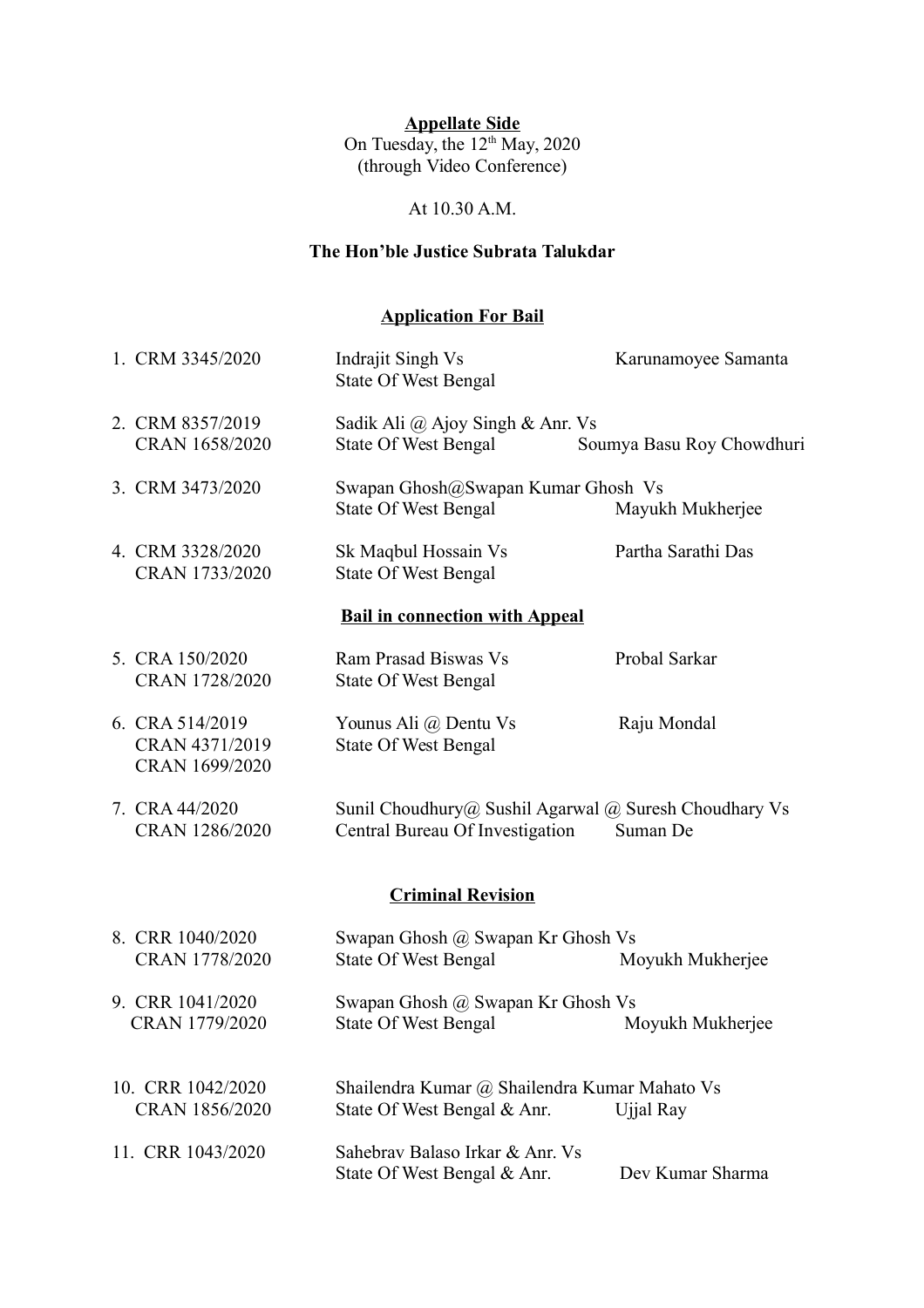|     | 12. WP 5366W/2020                                   | <b>Motion</b><br>Eshan Madhav Saha Vs<br>State Of West Bengal & Ors                              | Eshan Madhav Saha          |
|-----|-----------------------------------------------------|--------------------------------------------------------------------------------------------------|----------------------------|
|     | 13. WP 5385W/2020<br>CAN 3096/2020                  | Subhadra Koiri@Subhadra Mahato@Subhadra Koiri Maha Vs<br>Union Of India & Ors                    | Subhabrata Bandyopadhyay   |
| 14. | WP 5381W/2020<br>CAN 3062/2020                      | Maithan Ceramic Ltd & Anr Vs<br>Sail & Ors                                                       | Debanjan Ghosh             |
| 15. | WP 5383W/2020<br>CAN 3060/2020                      | Sanjay Arya & Ors Vs<br>Union Bank Of India & Ors                                                | Saptarshi Kumar Mal        |
| 16. | WP 23003W/2019<br>CAN 3052/2020                     | G & S Construction Vs<br>State Of West Bengal & Ors                                              | Rajnil Mukherjee           |
| 17. | WP 5387W/2020                                       | Aniruddh Kumar Saxena & Ors Vs<br>Union Of India & Ors                                           | Mrinalini Majumdar         |
|     | 18. WP 5388W/2020<br>CAN 3069/2020                  | Sanjeev Yadav Vs<br>State Of West Bengal & Ors                                                   | Vivekananda Bose           |
| 19. | WP 5382W/2020<br>CAN 3058/2020                      | Kanishk Sinha Vs<br>Union Of India & Ors                                                         | Kanishk Sinha In Person    |
| 20. | WP 5375W/2020<br>CAN 3057/2020                      | Kaladius Tirkey & Ors Vs<br>State Of West Bengal & Ors                                           | Neil Basu                  |
|     | 21. WP 5368W/2020                                   | <b>Bhaskar Roy Vs</b><br>Cen. Information Com. & Anr.                                            | Bhaskar Roy (In Person)    |
|     | 22. WP 5369W/2020<br>CAN 3051/2020                  | Amrita K. Vs<br>Presidency Univ. & Ors.                                                          | Moyukh Mukherjee           |
|     | 23. WP 4254W/2020<br>CAN 3040/2020<br>CAN 3048/2020 | Ashraf Ali Mondal Vs Indrajit Bhattacharjee<br>State Of West Bengal & Ors                        |                            |
|     | 24. WP 5373W/2020<br>CAN 3055/2020                  | Green Band Apartments Private Limited & Ors Vs<br>State Of West Bengal & Ors                     | Ajay Gaggar                |
|     | 25. WP 5371W/2020<br>CAN 3046/2020                  | Dr Sonali Gopalrao Badhe Vs<br>Union Of India & Ors                                              | Souri Ghosal               |
|     | 26. WP 5392W/2020<br>CAN 3076/2020                  | Dr. Soma Mallick Vs<br>State Of West Bengal & Ors.                                               | Samir Halder               |
|     | 27. WP 4795W/2020<br>CAN 3072/2020<br>CAN 3073/2020 | Hindustan Steel Works Construction Limited Vs<br>Board Of Trustees For The Port Of Kolkata & Ors | Partha Pratim Mukhopadhyay |